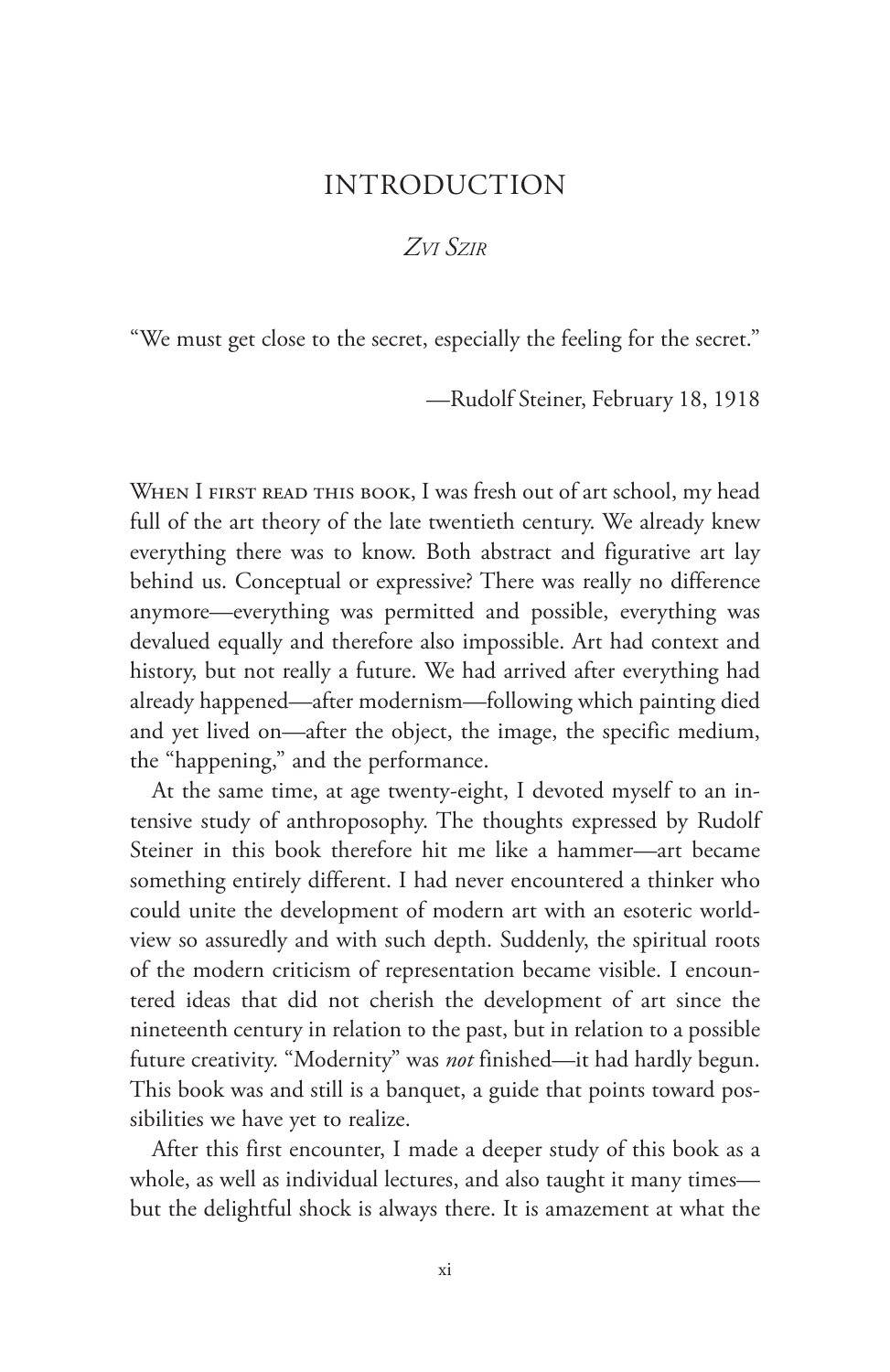coming art could be if we have the courage to go the distance, to embrace the dimensions opened here and their cosmic radicality.

This volume of The Collected Works of Rudolf Steiner charts a path through decades of his thinking about art. Beginning with his early philosophical work and literary criticism at the end of the nineteenth century and on into his later lectures, it follows his endeavor to reveal in words the mystery obscured by the vague concept of "art." From 1888 to 1921 lie thirty-three years of intensive critical struggle, with older and newer attempts to say something essential about the arts. Viewed as a whole, this volume forms one of the most provocative collections of the twentieth century on the subject of art. It offers a unique analysis of the origin, foundation, and method of the creative process, but its radical nature is not sufficiently recognized—neither in the art world with its academic criticism nor in anthroposophical circles.

The challenge of saying something about art was personal for Rudolf Steiner. He experienced it as deeply connected with his biography. It is not for nothing that, in the last lecture of this volume, he points to his repeated attempts to develop a new approach and new forms of expression for speaking about art. We find at least three forms of this attempted approach in this book.

The five texts that begin the book—composed between 1888 and 1898—deal with the foundational questions of aesthetic experience and of art, clothed in the language of philosophy. They outline a new approach to aesthetics but remain anchored in the style and language of nineteenth-century German philosophy—more precisely, of German idealism.

The first lecture in part two, "The Being of the Arts," is actually not a lecture at all but a story, an esoteric fairytale. I do not know of any other place in Rudolf Steiner's writings or lectures in which he so clearly eschews explanation and makes use of purely imaginative descriptions without any clarifications. If there is anything at all comparable, it is the individual short fairytales strewn here and there throughout the Mystery Dramas, but these lack the in-depth and precise intensity of the "fairytale lecture." This extraordinary attempt to communicate the sensory foundations of the various arts in pictorial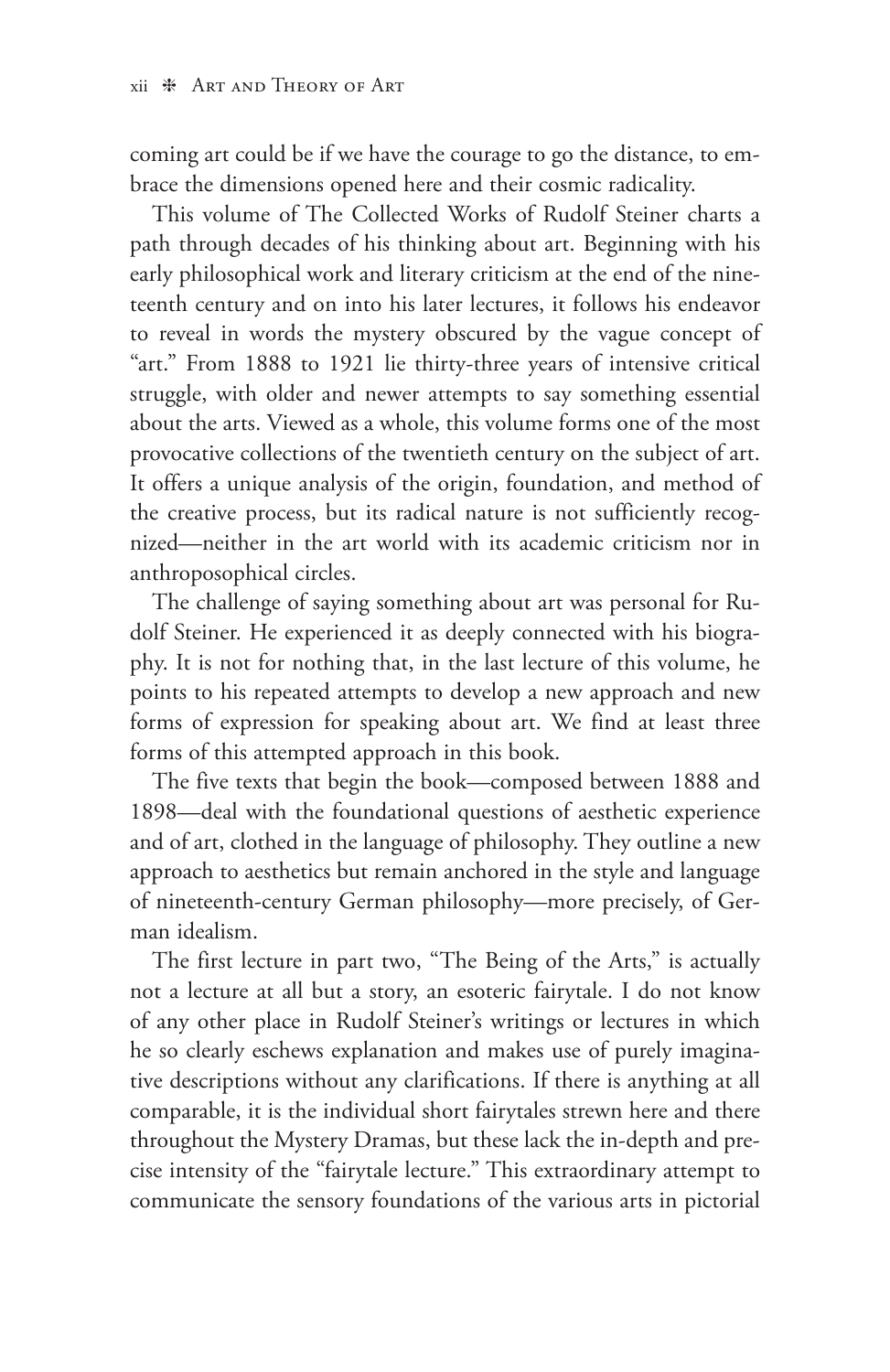language only becomes understandable when we realize what a paradox Steiner is trying to capture in words. The mysterious question that inspired this fairytale could be formulated thus: *What is the spiritual reality that underlies the sensory experience of a work of art when we understand the* sensory element *as an essential component of art?* If we wish to grasp these contradictions in their full complexity, then we must remember that the metaphysical tradition since Plato distinguishes sharply between essence and appearance. But in art they are inseparable; the work is what we see, hear, etc. It is, to put it as Steiner does, "sensory-suprasensory." Therefore, there is no underlying separation between essence and appearance. But how do you speak about something that in its sensory nature *is* suprasensory or essential? Here Steiner calls upon the picture or fairytale.

The seven lectures that follow the "fairytale" deal with various aspects of the relationship between soul-spiritual reality, clairvoyant consciousness, and the modality of art. In terms of their form, these lectures are transcripts of the spoken word. In terms of their content, they can be divided into two perspectives, even if both perspectives sometimes appear in the same lecture. On the one hand, they strive for a general understanding of art; they point to sources of artistic impulses, of imagination and inspiration in general. They seek to describe how art is, without reference to a specific art form or work of art. On the other hand, the lectures portray some of the essential differences between the individual artistic mediums. They point to the anchoring of the arts—painting, music, poetry, etc.—in the differentiated human constitution and in their different points of contact with spiritual reality. And yet, at the heart of all the lectures lie the same questions: What are the real connections between art, the soul-spiritual element, and clairvoyance? What does clairvoyant research offer artists when we recognize that the arts, a work of art, should never be the representation or illustration of either physical or spiritual experiences and facts?

We can grasp the full radicality of Steiner's position if we understand it not only in its spiritual-scientific content but also in its historical context. His absolute rejection of representation as an artistic value, but not as an artistic tool, refers to two ideas that have decisively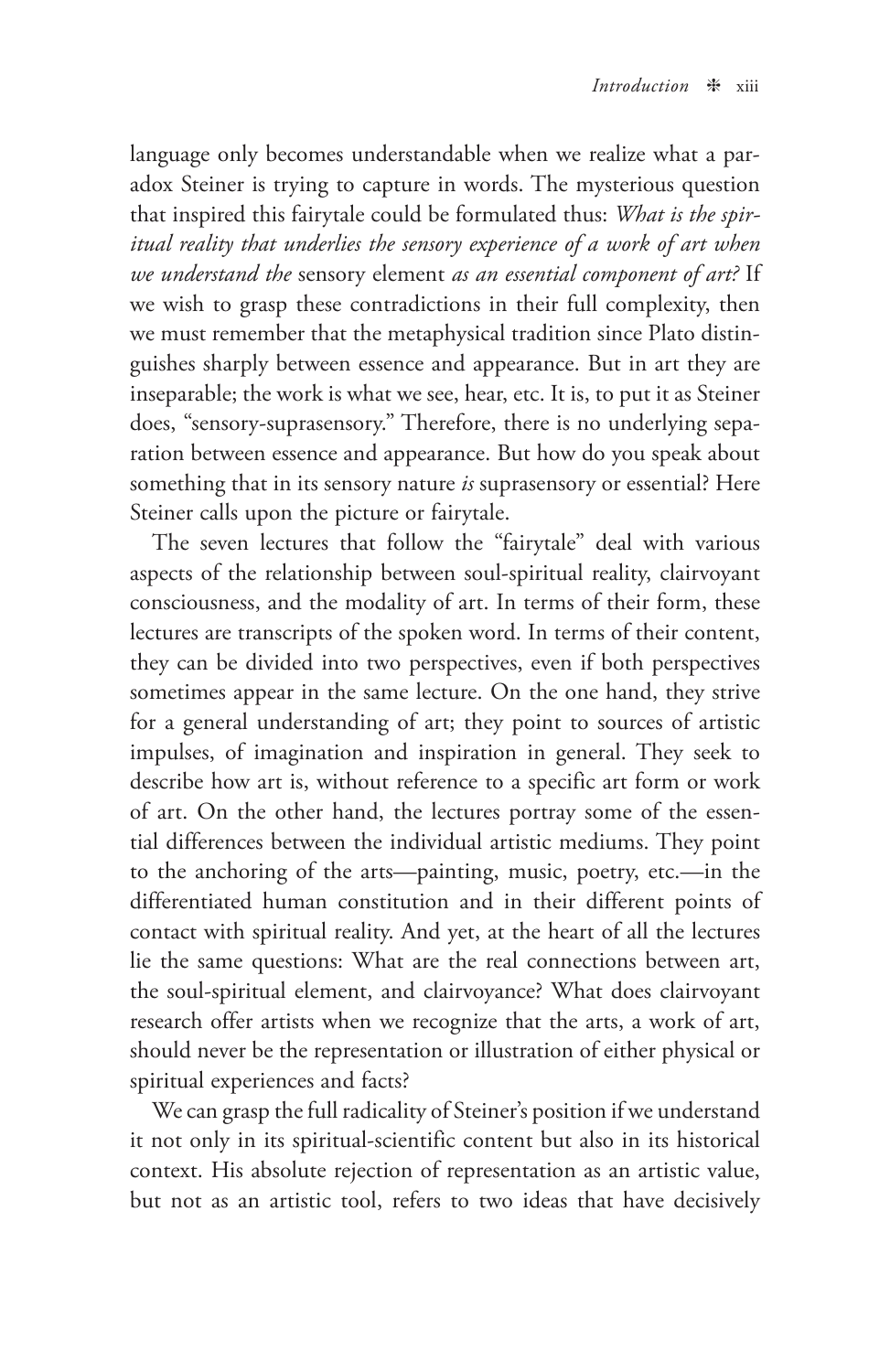influenced the understanding of art from the nineteenth century up to the present. One is the idea of realism, that art should be a faithful mirror of reality, that a work of art is good to the extent that the representation is faithful to nature, or rather faithful to reality. In contrast to this is the will to represent ideas—that is, spiritual or soul content—through art. It is the desire for art to have a message or to become the expression of a feeling, which has an ideological and conceptualizing effect on the representation. The artwork is formed in such a way that not the mimesis but the idea or ideal is propagated. Art becomes the mouthpiece of a worldview.

Although both ideas were fought against and pushed aside by early modern art and art theory, as well as by Steiner, they live on in our late modernity perhaps more energetically than ever. They appear in a hidden and renewed form as the will to mix art with life, to make life art and art life, to make art that looks like life—that is, in the form of a new realism—and likewise in the marked role of the conceptual element in contemporary art. The conceptualizing tendency is present everywhere today, as art seeks to express ideas, political and social views or concepts. Of course, there are wonderful works of art that do take the ideal, political, natural, or everyday as their subject, but to the extent that the representation of life or ideas stands in the foreground, we have returned again to the old. If I wish to show how something looks or to represent my thoughts about the world, then I have returned to either the realistic or the idealistic position. Works of art are potent and deeply moving, not because they are realistic or idealistic, but because they make use of the real and the ideal as mediums.

Rudolf Steiner considers the desire to copy, reproduce, or imitate the sense world—as well as the wish to express, represent, or reveal the suprasensory, beginning with thoughts and ideas—as a crime against artistic feeling. He goes so far in the formulation of his distaste as to characterize the desire for naturalistic representation as a barbarization of the life of soul. He describes the wish to embody pure ideas in art as an obsession of the intellect, and in works of art that become an expression of a worldview, he sees simply a barbarization of feeling that is, the complete lack of taste. But if art should represent neither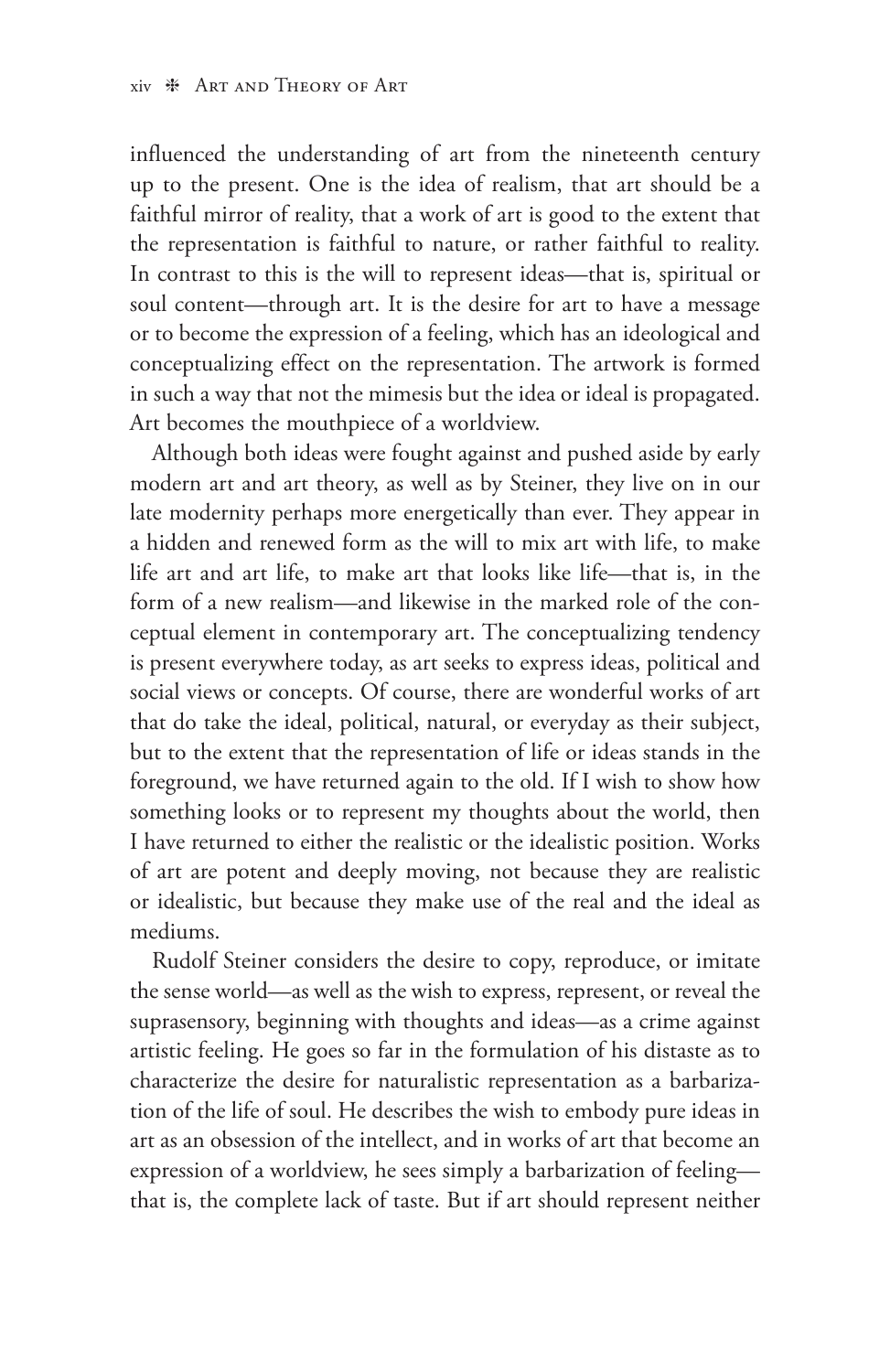humans, landscapes, objects, and stories, nor feelings, ideas, beings, thoughts, and knowledge, then what should the artist do?

The key to Steiner's descriptions of artistic experience, of processes and works, lies in the fundamental structures of human consciousness, as these are sketched in his earlier philosophical work. Already by 1894, in his *Philosophy of Freedom* (CW 4), he describes how the act of perception divides reality for us into two halves. Impressions stream into us through the senses, whereas the thought content of the world—its meaning, its lawfulness, that which makes the things what they are—reaches us through the detour of intuition and thinking. When I observe a tree, I connect the colors, forms, smells, and sounds that come to me through my senses with the concepts and thoughts that I possess and that I can grasp with my faculty of intuition. I can connect the following concepts with my sensations: "large, green, strong, healthy, tree, branches, etc." I do not see or know exactly how the tree grows; I only perceive the fact that it grows. Thus I connect my sensations with the thoughts about the tree that I can grasp intuitively, so that my inner representation of the tree is an adequate picture, even if it does not contain everything that a tree is. The truth consists precisely of the possibility of bringing together the appropriate thoughts with the given sensory impressions. In the act of thinking and imagining, we create the unity of reality as a content of our consciousness, but only as far as our powers of cognition are able to reach.

In contrast to this sense-oriented consciousness, in his later work Steiner describes clairvoyant consciousness, beginning with imagination. *In the sense in which Steiner employs this concept*, imagination designates the capacity to perceive the world in its indivisible reality of meaning and sensation. In imagination, reality always appears to me as a picture, but one that is not perceived through the bodily senses. *Through the fact that in imagination the sensory constitution does not have to separate the world into sensory and suprasensory, what is perceived appears in its full unity. Meaning and picture, thought and appearance emerge as one—what I see I know.* That is the imaginative, the suprasensory picture-perception, an experience of the world in which thoughts are contained in the perception—I know what I see,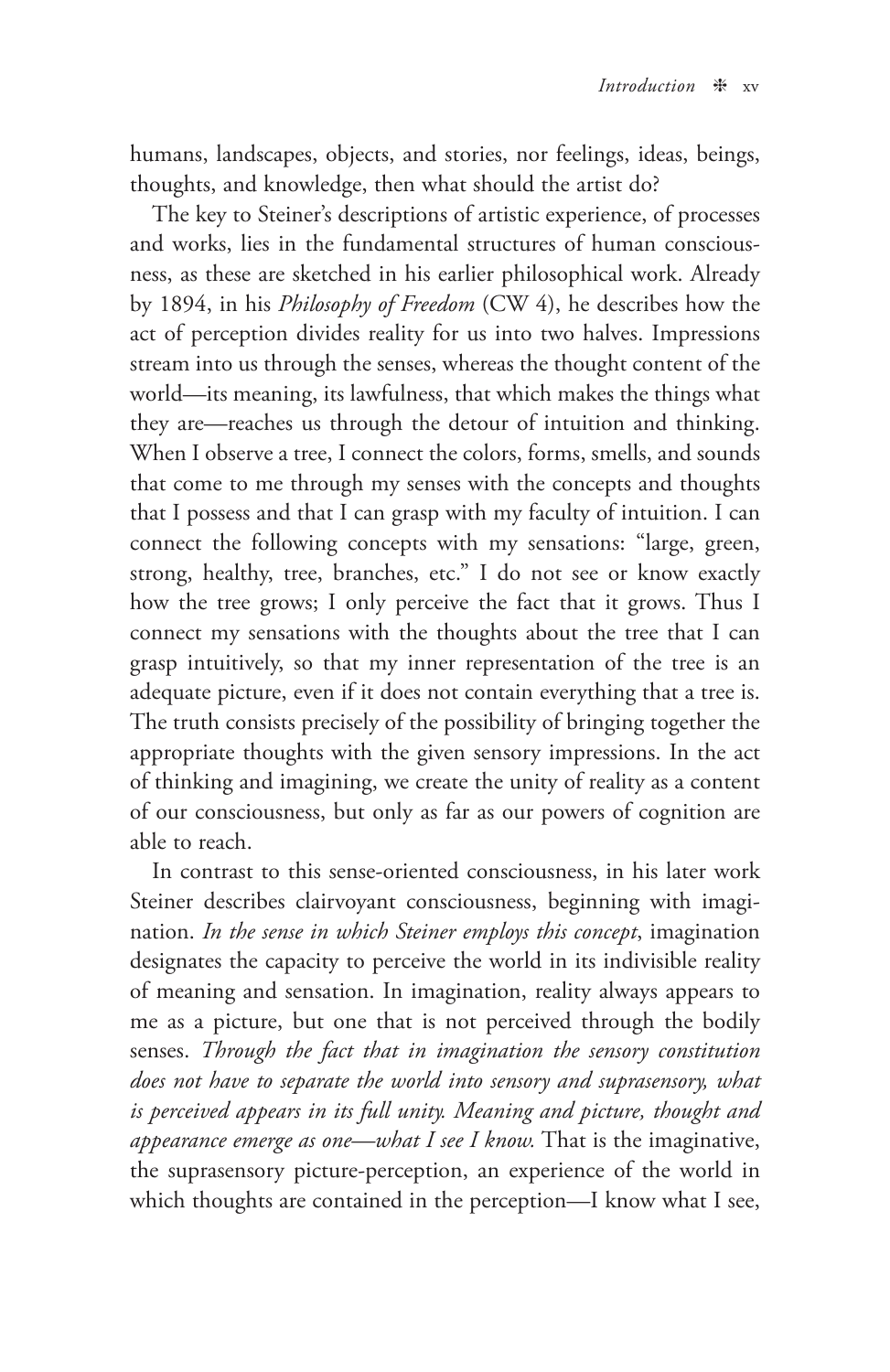or what I see I know. Perception and thinking reveal in this case their shared origin.

Every other form of suprasensory experience, in which perception and cognition arise separately, we designate in spiritual science as vision. In regard to visions and dreams, we feel the need to reflect, but in imagination, perception contains thought.

Artistic experience is closer to imaginative consciousness than it is to sensory perception, but with an important, decisive difference: it is not a purely suprasensory experience but a sensory one; it is perceived through the bodily senses. *Thus, art is the only sensory experience in which sensation reaches me without being separated from content, in which meaning and picture are given simultaneously, and it is, therefore, sensory-suprasensory or suprasensory-sensory.* In a work of art, there are no ideas independent of the sensory content; meaning and the form of appearance create an inseparable unity. It is not that we cannot extract any ideas from an artwork but that when we do so, we are left with an idea but no art. It would be like discussing the quality of the paint that was used or even this or that paint manufacturer. The idea, just like the paint, is a tool and an element—it is not the art.

Music provides a good example of this—a musician can play the same notes one time wonderfully and another time terribly. The fact that the notes form a well-written piece—that is, an ideal musical work—does not change the fact that one time it was very good and another time it was a catastrophe. The notes and the sound cannot, as far as art is concerned, be separated from one another.

It is because of this uniqueness within the boundaries of the sensory world that Steiner speaks again and again of art as sensorysuprasensory. *Art has no hidden dimension; its sensory and suprasensory content form a unity*. What appears in art appears exactly as it is. Whereas an invisible activity lies hidden behind nature, in art the whole is manifest—the painting is what we see, the music is what we hear, and when we read a poem or speak it aloud, there is nothing standing behind the words that does not resound in what is read. In other words, art is the place within the sense world where things appear as they are, and, as such, it is a place where things are freed from enchantment.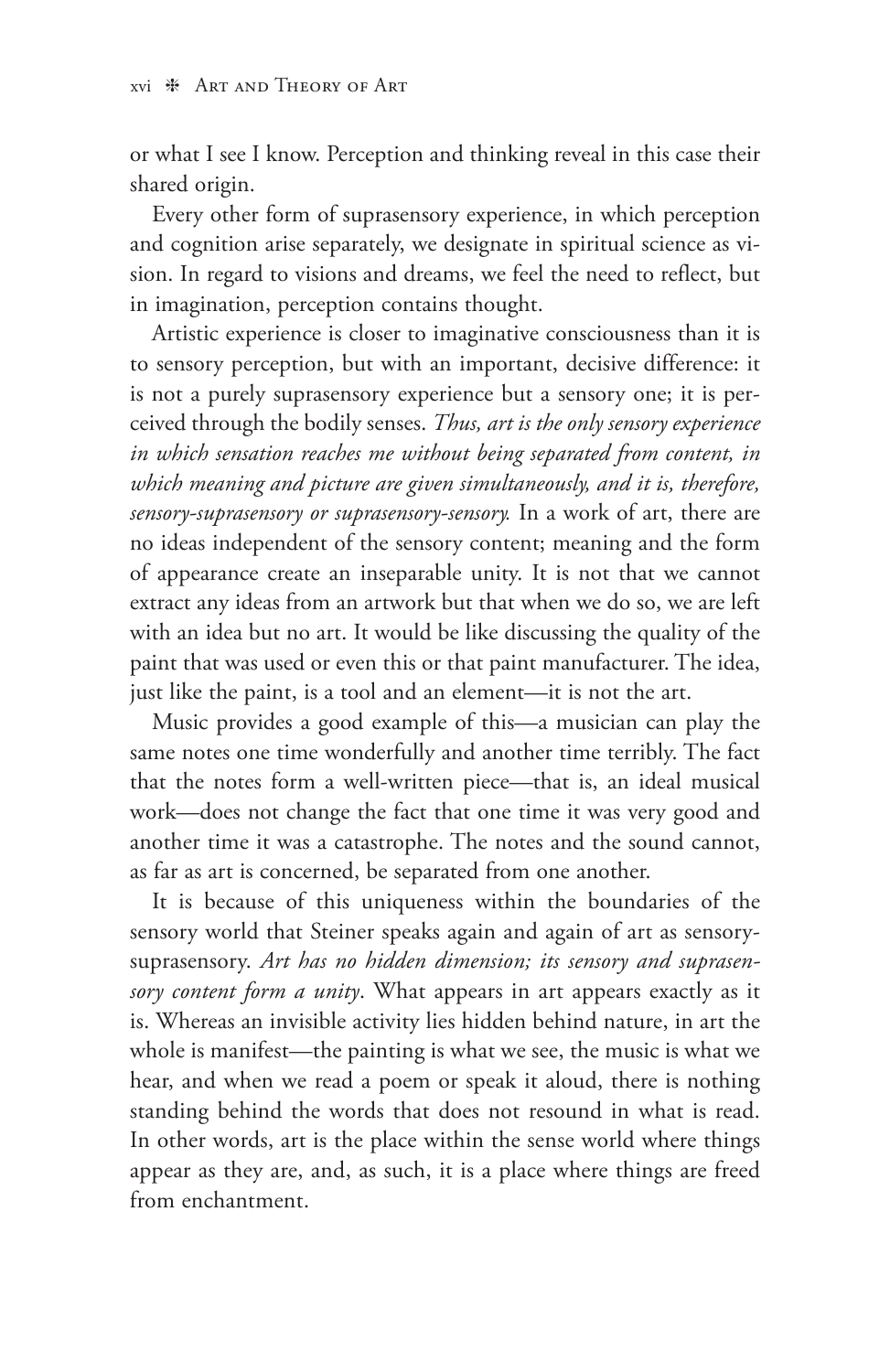In the artistic event, in the work, and in the experience of the work, things are called upon to be what they actually are.

This expresses itself in Steiner's thinking as two sources of artistic imagination—one in the meeting with nature and the other in working creatively out of one's own soul. Both impulses can be found in every work of art, even if one or the other is predominant. As in a Celtic knot, we find nature and soul intertwined as two surging streams in art.

When we look into the surrounding world—we can call this world "nature" in the above sense—then it opens itself to the artistic sense as something divided within itself. On all sides there wells forth from nature not what nature is but what it can be. Nature is full of conditions; everything appears to us as determined and limited by a greater necessity. Whether it is a tree whose growth is limited by its own substance, by the conditions of the soil, etc., or a soul whose expression is held back by the limitations of the body—everything, according to Rudolf Steiner, appears suppressed by a higher power. Nothing in nature can completely fulfill its potential. In nature, body and world are enchanted. But, whether consciously or not, nature calls forth in the creative soul the desire to free itself from its limitations. What is chained by a higher force in nature calls to the artist to free it from enchantment, to allow it to unfold its full potential in art. *This is one of the sources of artistic imagination: the artist is called upon to penetrate through perception into the phenomena of nature in order to release its potential and to enhance it in the artwork, lending it a fuller expression.*

The other source of imagination lies in the human being, in the unconscious or conscious visions that strive from the depths of our life of will and feeling up to the surface of our consciousness. There, pictures arise that we should not confuse with reality, impulses that find their healthy place in the pictorial nature of a work of art. The quality, wholesomeness, and truth of these inspiring visions depend on the person who calls them forth. They form the purely human contribution to cosmic imagination—that which should stream into art but can never originate in nature.

Both the hidden aspect in nature and the hidden essence of the human being are called forth into appearance in order to find themselves